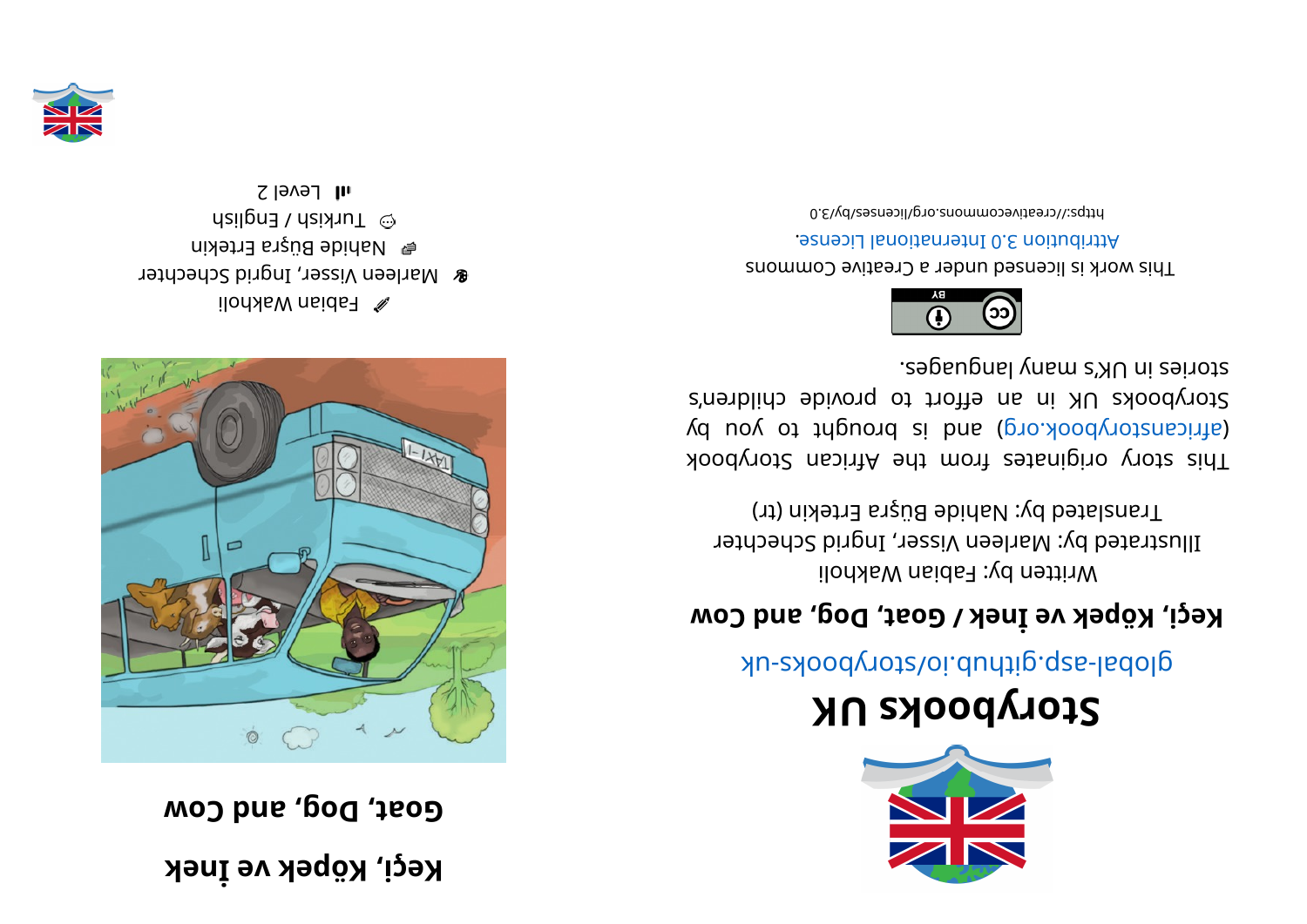

Keçi, Köpek ve İnek çok iyi arkadaşlarmış. Bir gün, taksi ile bir yolculuğa çıkmışlar.

Goat, Dog, and Cow were great friends. One day they went on a journey in a taxi.

• • •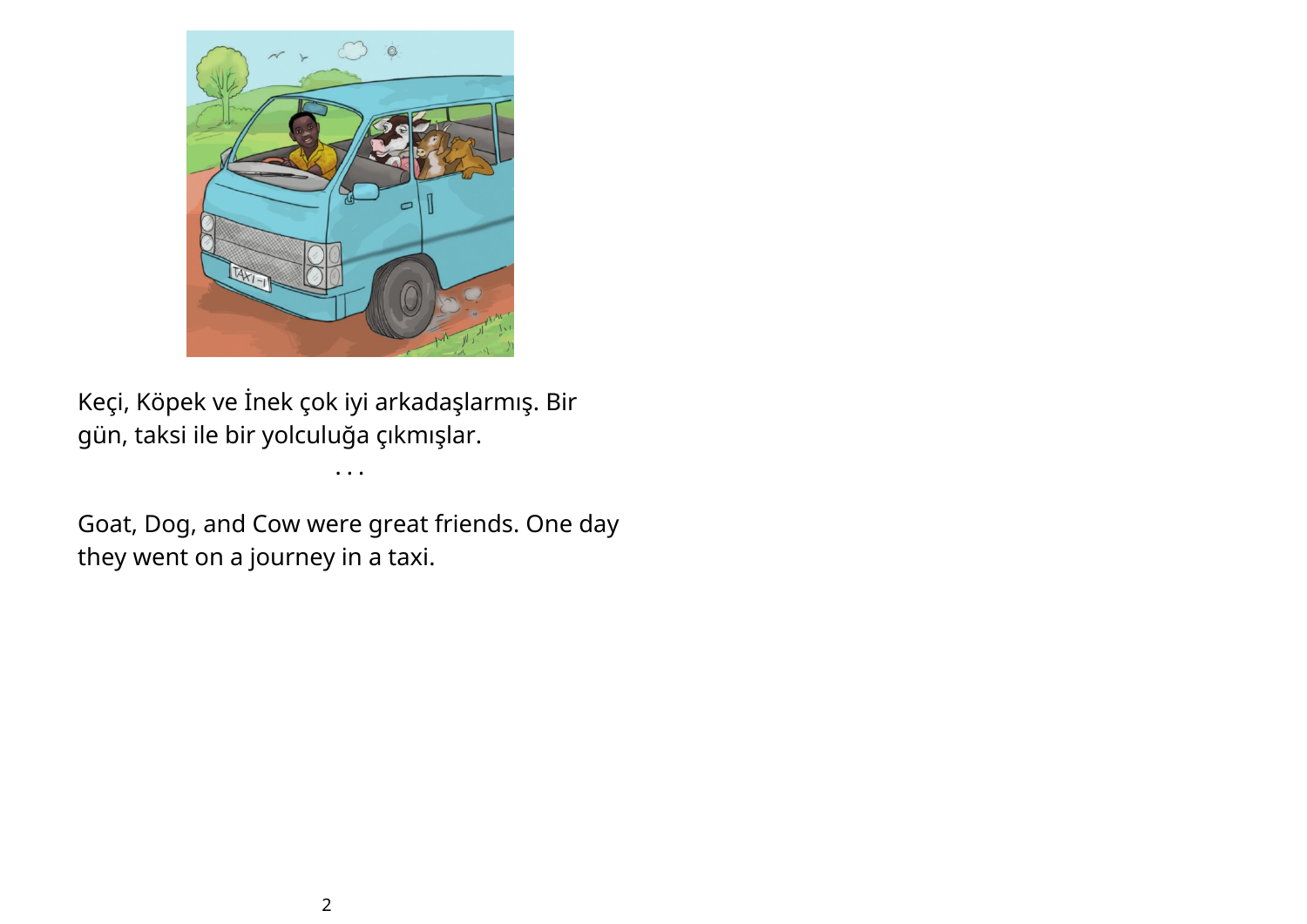

kendi parasını ödemiş. yəni .¿imətzi ini badmelerini istemiş. İnek Yolculuğun sonuna geldiklerinde, taksici

her fare. bisq wo Centa to pay their fares. Cow paid When they reached the end of their journey, the

 $\bullet\hspace{0.1cm}\bullet\hspace{0.1cm}\bullet\hspace{0.1cm}\bullet$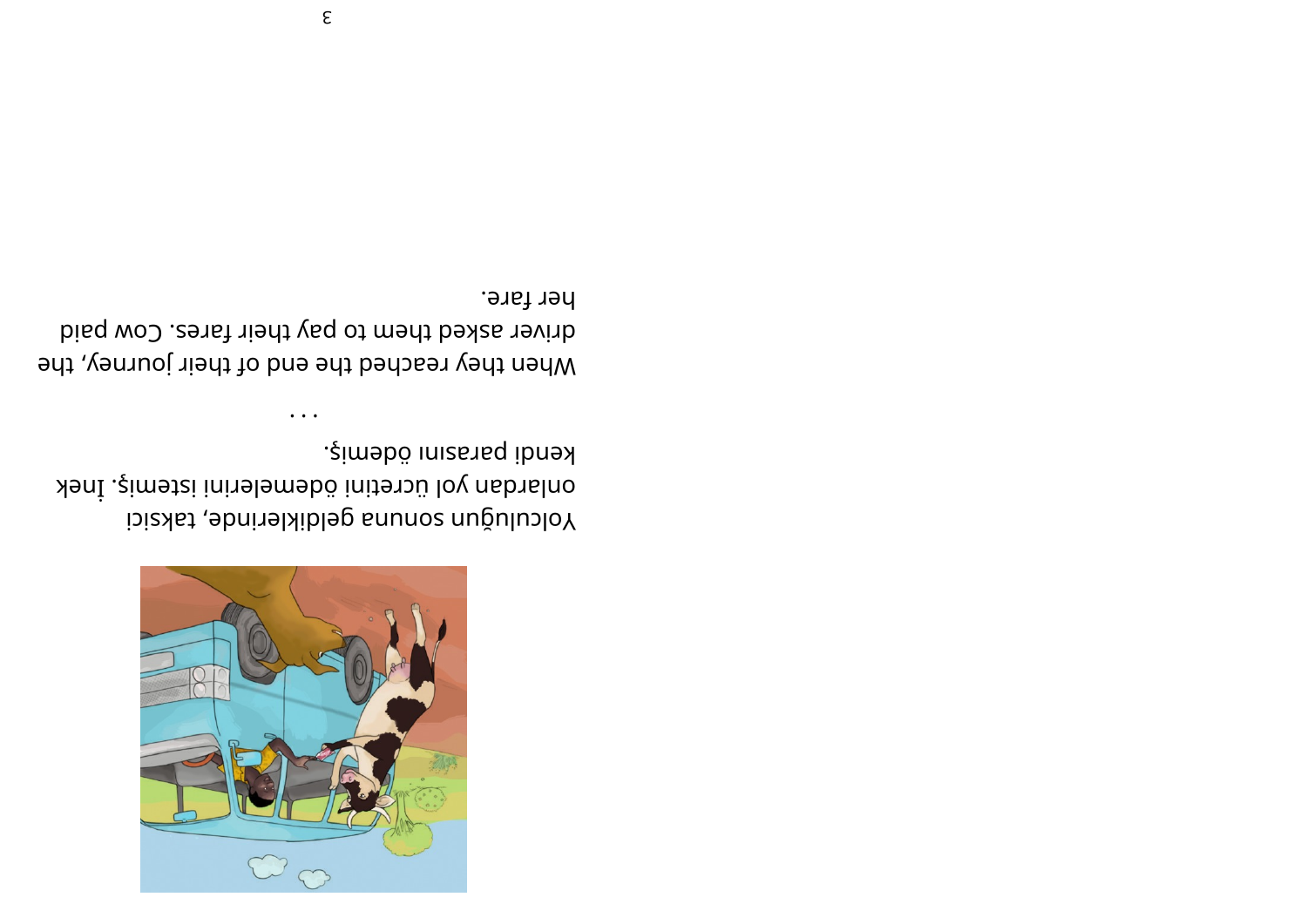

Köpek kendi parasından biraz fazlasını ödemiş, çünkü bozuk parası yokmuş.

• • •

Dog paid a bit extra, because he did not have the correct money.



Ve İnek arabanın geldiğini görünce hiç rahatsız olmaz. Karşıdan karşıya geçmek için hiç acele etmez. Çünkü o bilir ki, ücretini tam olarak ödemiştir.

• • •

And Cow is not bothered when a car is coming. Cow takes her time crossing the road because she knows she paid her fare in full.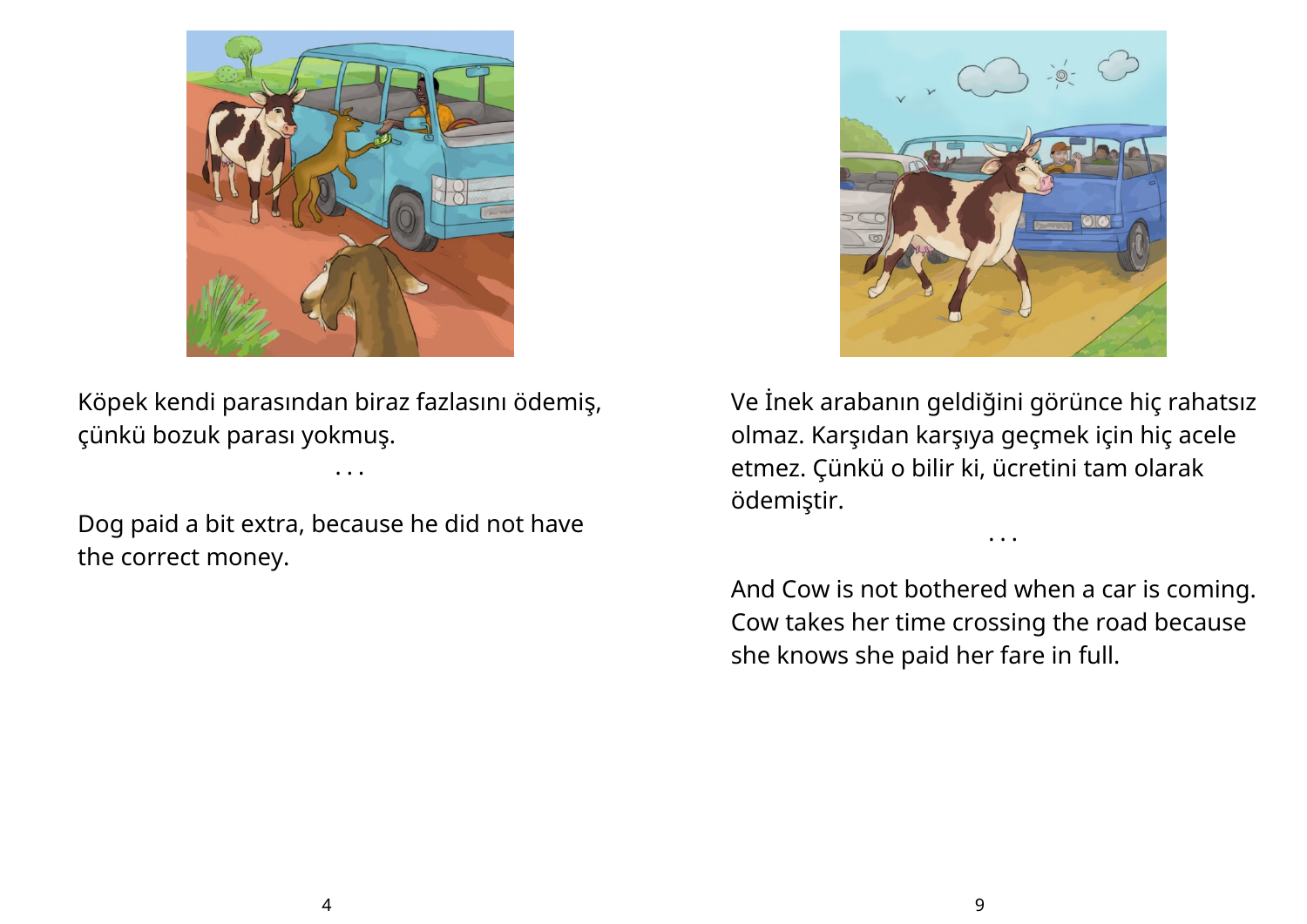

için tutuklanmaktan korkar. Keçi araba sesinden kaçar. Ücretini ödemediği

fare. afraid she will be arrested for not paying her si  $9$ d2 . The avay from the sound of a car. She is



tam Köpek'in para üstünü vermek üzereymiş. Keçi hiçbir para ödemeden uzaklaşırken, Taksici

. pnidtyns pnived tuodtiw vews nst tsoD nedw The driver was about to give Dog his change